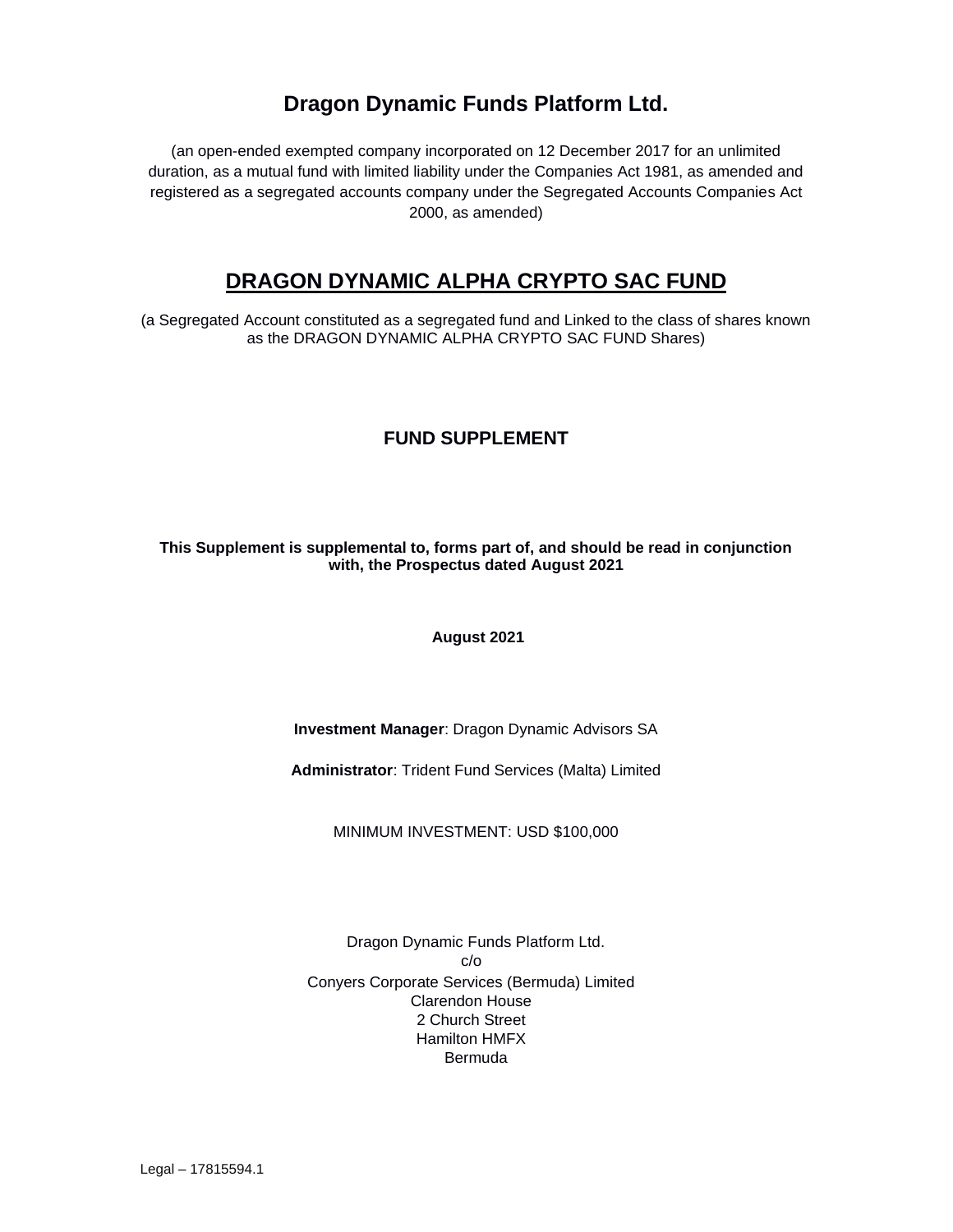### **GENERAL NOTICES AND SECURITIES WARNINGS**

This supplement dated August 2021 ("**Supplement"**) is supplemental to, forms part of, and should be read in conjunction with, the Prospectus dated August 2021(**Memorandum**) for Dragon Dynamic Funds Platform Ltd. ("**Company"**).

## *All defined terms used herein and not otherwise defined shall have the same respective meanings as set forth in the Memorandum*.

Dragon Dynamic Alpha Crypto SAC Fund ("**Fund"**) is a segregated account which is Linked to the Dragon Dynamic Alpha Crypto SAC Shares ("**Shares"**), which is the designated name of a distinct and segregated class of Investor Shares in the Company, a company incorporated under the laws of Bermuda as a segregated accounts company. The Shares are offered pursuant to the terms of the Memorandum and this Supplement and are issued by the Fund. Copies of the Memorandum are available during usual business hours on any weekday (Saturdays, Sundays and holidays excepted), on behalf of the Company, free of charge, from the offices of the Investment Manager and the Administrator.

The Company's board of directors has overall responsibility for the management and control of the Company and the Fund. The Directors, whose names appear in the Memorandum, accept full responsibility for the information contained in this Supplement and confirm, having made all reasonable enquiries that to the best of their knowledge and belief there are no other facts the omission of which would make any statement herein misleading. The information contained in this Supplement should be read in the context of, and together with, the information contained in the Memorandum and distribution of this Supplement is not authorized unless accompanied by, or supplied in conjunction with, a copy of the Memorandum. This Supplement and the Memorandum should be accompanied by, and read in conjunction with, the Company's Memorandum of Association and Bye-laws (collectively the "**Constitutional Documents**"), its latest annual report and audited accounts (if any). Neither this Supplement nor the Memorandum set out all the provisions of the Company's Constitutional Documents that may be significant to a particular prospective investor. Each prospective investor should examine this Supplement and the Memorandum and the applicable subscription agreement in order to assure itself that the terms of the investment offered and the Fund's investment objective and methods of operation are satisfactory to it.

## **THIS SUPPLEMENT TOGETHER WITH THE MEMORANDUM CONSTITUTE THE OFFERING OF THE FUND. THEY DO NOT CONSTITUTE AN OFFER TO SUBSCRIBE OR A SOLICITATION OF AN OFFER TO SUBSCRIBE TO ANYONE IN ANY JURISDICTION IN WHICH SUCH OFFER IS NOT AUTHORISED OR TO ANY PERSON TO WHOM IT IS UNLAWFUL TO MAKE SUCH OFFER OR SOLICITATION.**

In making an investment decision, investors must rely on their own examination of the Company and the terms of the offering, including the merits and risks involved. No assurance can be given that the Company's or the Fund's investment objective will be achieved.

### **When considering what action you should take you are recommended to seek your own financial advice immediately from your stockbroker, solicitor, accountant or another appropriate authorised independent adviser.**

Purchase of the Shares involves a high degree of risk. The performance of the Shares is subject to fluctuations and no assurance can be given that appreciation will occur or that losses will not be realised. Investment in the Shares is intended for professional or sophisticated investors who can afford the risks inherent in this type of investment. Prospective investors' attention is drawn to the "RISK FACTORS" section of the Memorandum. Prospective investors should inform themselves as to the legal requirements and tax consequences within the countries of their residence or domicile for the acquisition, holding or disposal of Shares and any foreign exchange restrictions which may be relevant to them. Shares which are acquired by persons not entitled under the Company's policies to hold them may be compulsorily redeemed.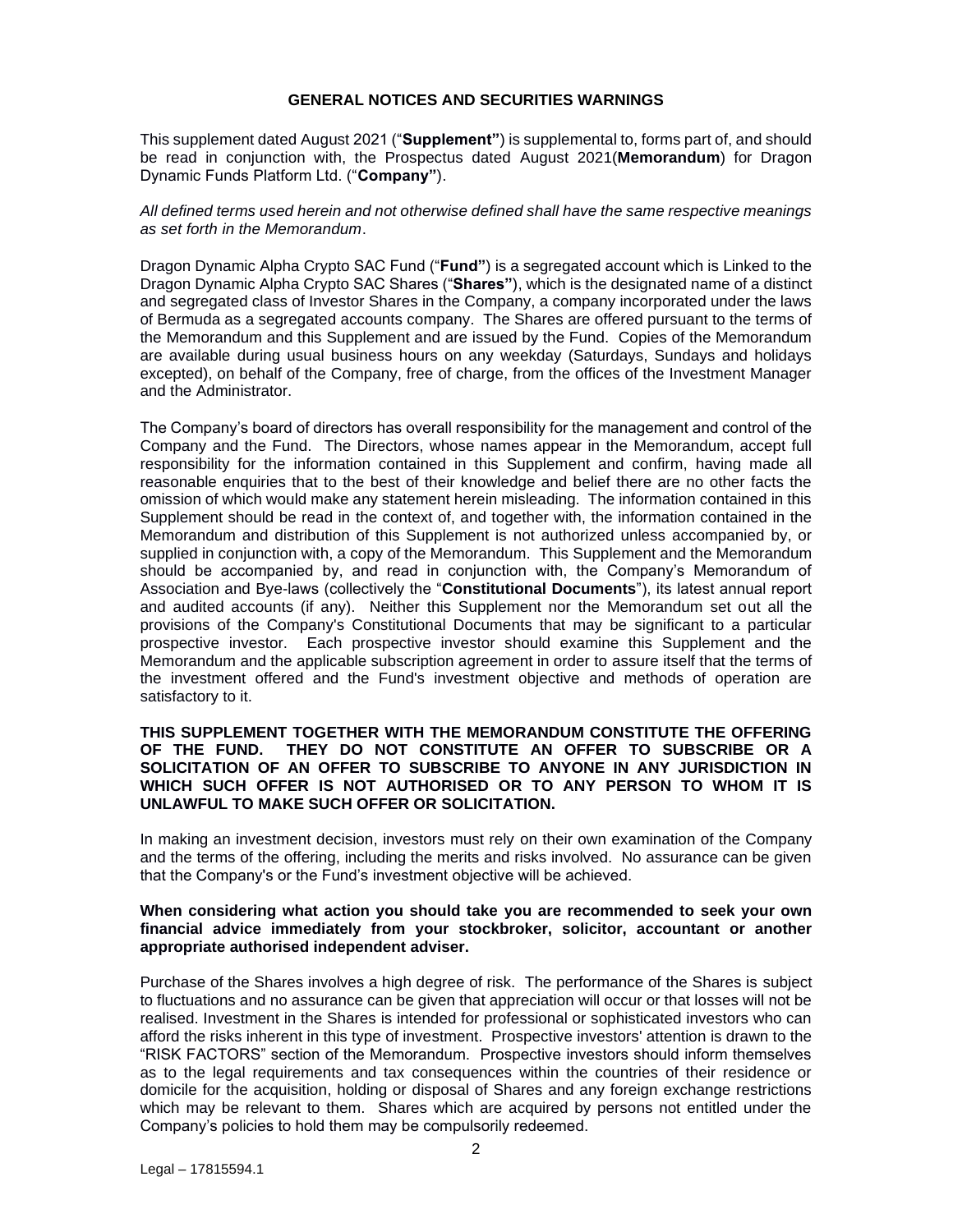# **DIRECTORY**

The following are the service providers to the Company with respect to the Fund.

| <b>Directors</b><br>James A. Michie<br>jam@dragondynamicfp.com<br>Gary John Carr<br>gary@dragondynamicfp.com                                                                                                                           | <b>Company Secretary and Registered Office</b><br>c/o Conyers Corporate Services (Bermuda)<br>Limited<br><b>Clarendon House</b><br>2 Church Street<br>Hamilton HMFX, Bermuda<br>Tel: + 1 441 295 1422<br>www.conyers.com |
|----------------------------------------------------------------------------------------------------------------------------------------------------------------------------------------------------------------------------------------|--------------------------------------------------------------------------------------------------------------------------------------------------------------------------------------------------------------------------|
| <b>Investment Manager</b><br>Dragon Dynamic Advisors S.A<br>Via España, Plaza Comercial San Fernando<br>1st floor, suite 41<br>Panama City, Panama                                                                                     | <b>Auditors</b><br>Richey May & Co<br>9605 S Kingston Ct # 200<br>Englewood, CO 80112<br><b>USA</b><br>www.richeymay.com                                                                                                 |
| <b>Fund Administrator</b><br><b>Trident Fund Services (Malta) Limited</b><br>Orange Point Building, Second Floor<br>Dun Karm street, Birkirkara By-Pass<br>Birkirkara BKR 9037<br>Malta<br>Tel: +356 21 434525<br>www.tridenttrust.com | <b>Legal Counsel</b><br>Conyers Dill & Pearman Limited<br><b>Clarendon House</b><br>2 Church Street<br>Hamilton HM FX, Bermuda<br>Tel: + 1 441 295 1422<br>www.conyers.com                                               |
| <b>Banker</b><br>Silvergate Bank<br>4250 Executive Square, Suite 100<br>La Jolla, CA 92037<br><b>USA</b><br>Tel +1 858 362 6302<br>www.silvergate.com                                                                                  | <b>Segregated Accounts Company</b><br>Representative<br><b>Gary Carr</b><br>Paget, Bermuda                                                                                                                               |
| <b>Swiss Legal Representative</b><br><b>OpenFunds Investment Services AG</b><br><b>Zurich Office</b><br>Seefeldstrasse 35, 8008 Zurich<br>Tel: +41445003108<br>www.open-funds.ch                                                       | <b>Custodian and Prime Broker</b><br><b>Copper Technologies UK Limited</b><br>17 A Curzon Street,<br>Mayfair, London<br>United Kingdom<br>W <sub>1</sub> J <sub>5</sub> HS<br>Tel +44 (0) 207 101 9455<br>www.copper.co  |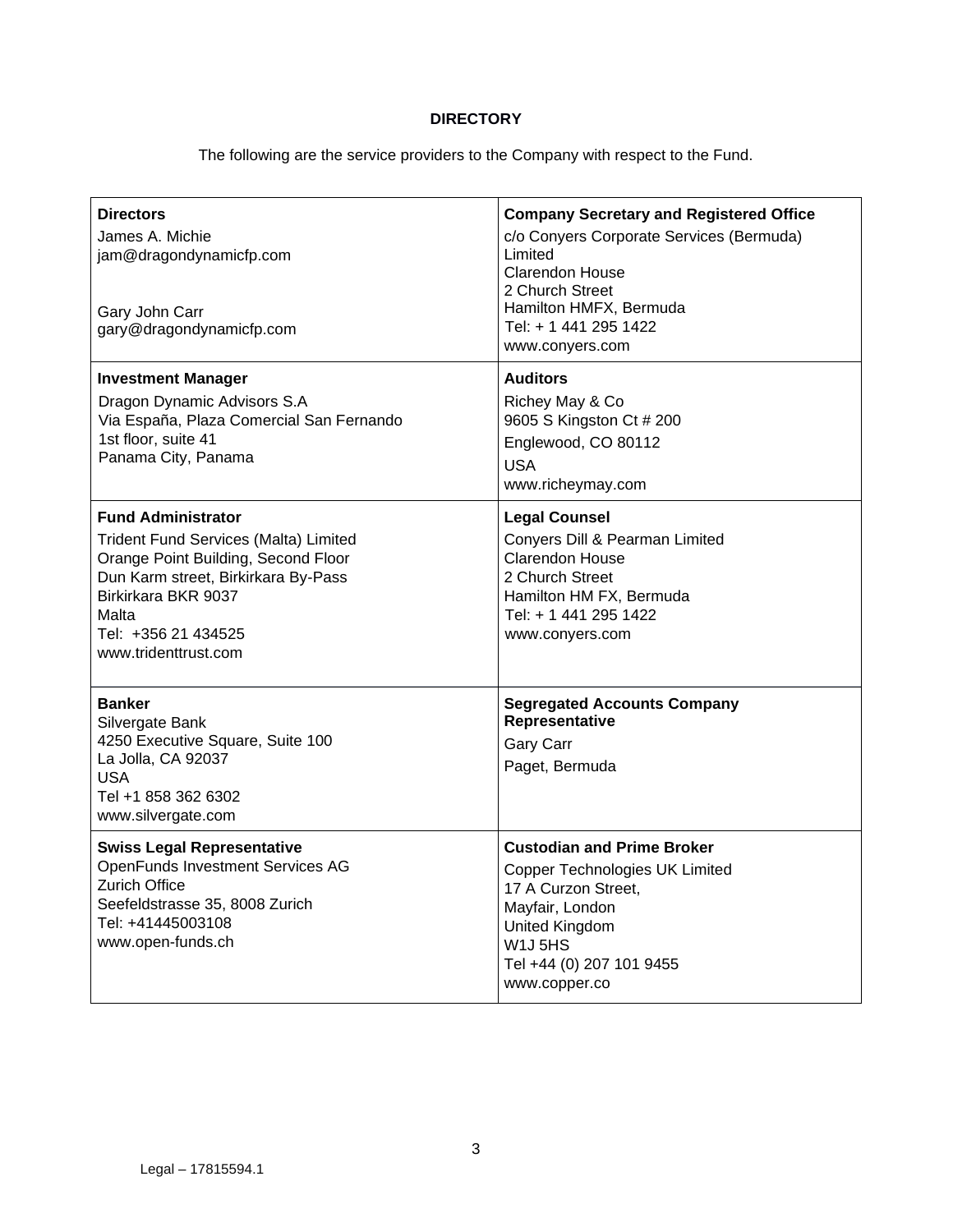# **TABLE OF CONTENTS**

# **Title of Section Page Number**

| THE COMPANY AND DRAGON DYNAMIC ALPHA CRYPTO SAC FUND7 |  |
|-------------------------------------------------------|--|
|                                                       |  |
|                                                       |  |
|                                                       |  |
|                                                       |  |
|                                                       |  |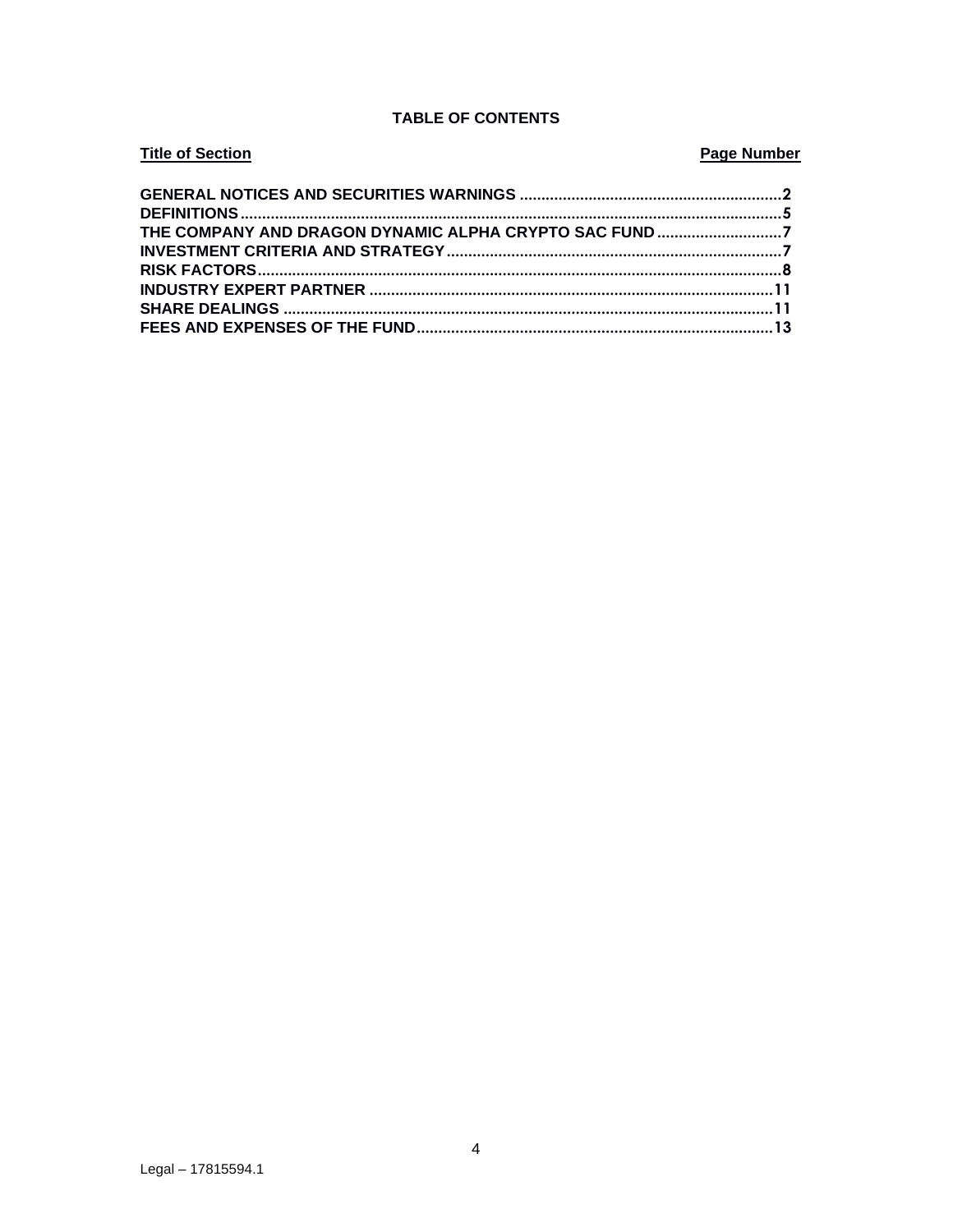# **DEFINITIONS**

| <b>Automated Market Maker</b>                                 | Automated Market Makers (AMM) are Decentralized Exchange<br>(DEX) platforms that allow digital assets to be traded by using<br>mathematical formulas and liquidity pools rather than a traditional<br>market of buyers and sellers.                                                                                                                                      |
|---------------------------------------------------------------|--------------------------------------------------------------------------------------------------------------------------------------------------------------------------------------------------------------------------------------------------------------------------------------------------------------------------------------------------------------------------|
| <b>Benchmark Series</b>                                       | has the meaning ascribed thereto on page 14.                                                                                                                                                                                                                                                                                                                             |
| <b>Blockchain</b>                                             | A blockchain is an immutable database that is recorded on a<br>distributed digital ledger. Blocks of data are created and<br>cryptographically signed to guarantee authenticity.                                                                                                                                                                                         |
| <b>Business Day</b>                                           | a day on which commercial banks in Bermuda and Malta settle<br>payments and are open for general business, being Monday to<br>Friday inclusive (save for public holidays).                                                                                                                                                                                               |
| <b>Centralized Exchange</b>                                   | A business that acts as custodian and intermediary for customers<br>trading between cryptocurrencies, conventional fiat money, and<br>other digital assets.                                                                                                                                                                                                              |
| Company                                                       | Dragon Dynamic Funds Platform Ltd.                                                                                                                                                                                                                                                                                                                                       |
| <b>Decentralized Exchange</b>                                 | Decentralized Exchanges (DEX) are a type of cryptocurrency<br>exchange that allow direct cryptocurrency transactions to take<br>place without the need of an intermediary.                                                                                                                                                                                               |
| <b>Decentralized Finance</b>                                  | Decentralized Finance (DeFi) is a blockchain based form of<br>finance that does not rely on traditional financial intermediaries<br>such as brokerages, exchanges, or banks. DeFi utilizes smart<br>contracts on blockchains, the most common being Ethereum.                                                                                                            |
|                                                               |                                                                                                                                                                                                                                                                                                                                                                          |
| <b>Dragon Dynamic Alpha</b><br><b>Crypto SAC Fund or Fund</b> | a separate segregated account of the Company.                                                                                                                                                                                                                                                                                                                            |
| <b>Initial Subscription Period</b>                            | The period commencing at 9.00 a.m. 1 August 2021 and expiring<br>at 5.00 p.m. CET on 31 August 2021 or such earlier or later date<br>as the Directors may determine.                                                                                                                                                                                                     |
| <b>Liquidity Pool</b>                                         | A liquidity pool is a smart contract where participants deposit their<br>assets to facilitate trading on a Decentralized Exchange (DEX).<br>Liquidity providers earn trading fees and other incentives<br>proportionate to their share of the pool. Liquidity pools are used<br>by Automated Market Makers (AMM) to create a market on<br>Decentralized Exchanges (DEX). |
| <b>Liquidity Pool Shares</b>                                  | Liquidity Pool Shares represent an amount of liquidity provided<br>to a liquidity pool. Liquidity Pool Shares are entitled to a<br>proportion of trading fees.                                                                                                                                                                                                           |
| Oracle                                                        | Oracles for blockchains are third-party services that provide<br>smart contracts with external information such as current asset<br>prices or the results of an external event (e.g.: Presidential<br>Election). They serve as bridges between blockchains and the<br>physical world.                                                                                    |
| <b>Platform Tokens</b>                                        | Cryptocurrencies created by AMM platforms to incentivize<br>liquidity providers with rewards and to enable decentralized<br>governance of the platform.                                                                                                                                                                                                                  |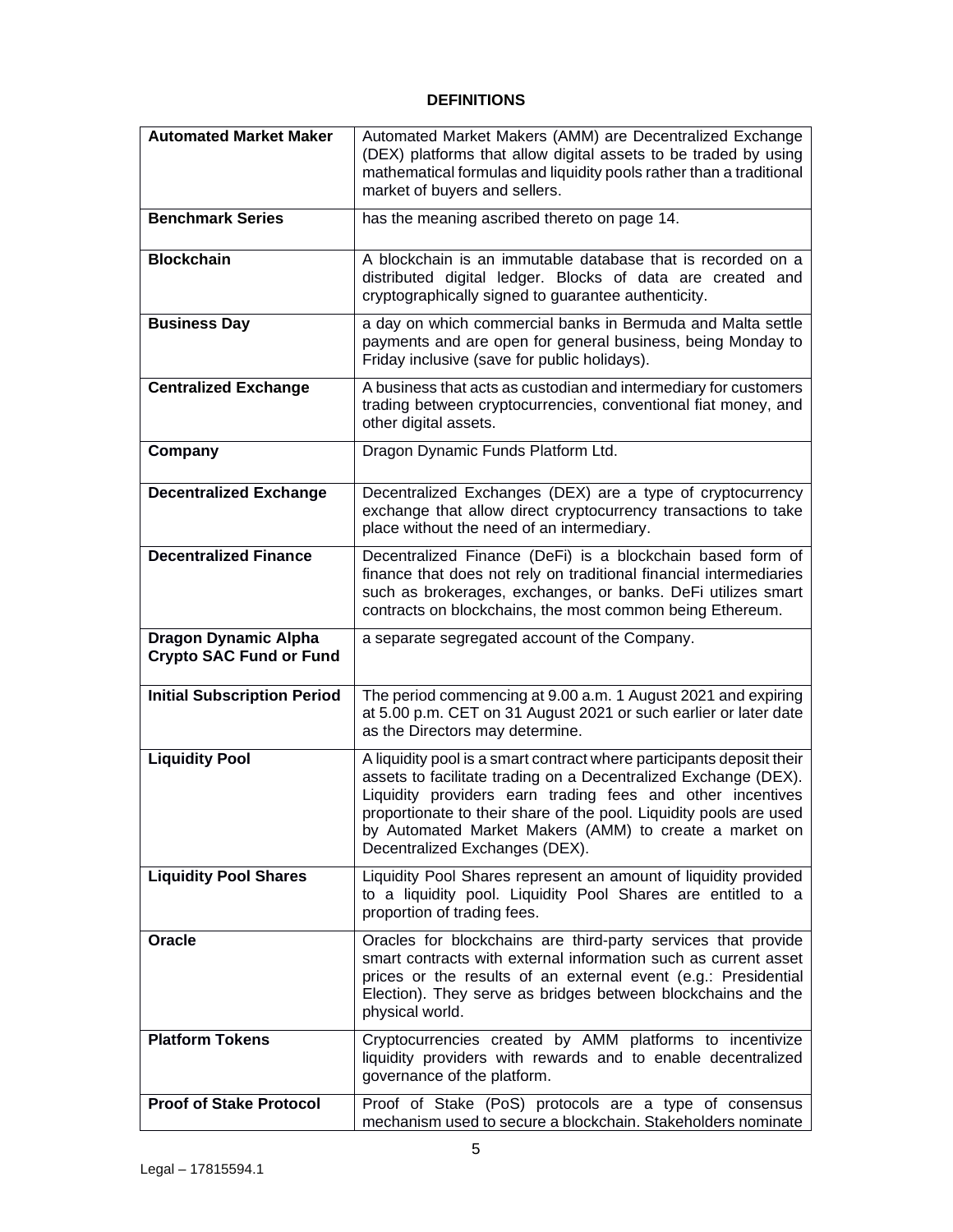|                                                | validators and delegate tokens to their reserves. The protocol<br>selects the next validator to create a block of verified<br>transactions.                                                                                                                                                |
|------------------------------------------------|--------------------------------------------------------------------------------------------------------------------------------------------------------------------------------------------------------------------------------------------------------------------------------------------|
| <b>Redemption Fee</b>                          | A fee, if any, charged upon redemption of Shares of the Fund by<br>an investor.                                                                                                                                                                                                            |
| <b>Redemption Day</b>                          | the last Business Day of each calendar quarter or such other day<br>as the Directors may in their discretion determine.                                                                                                                                                                    |
| <b>Shares</b>                                  | the class of Investor Shares known as Dragon Dynamic<br>Decentralized Finance SAC Shares which are linked to the Fund.                                                                                                                                                                     |
| Slashing                                       | Slashing is a mechanism that helps secure a Proof of Stake<br>network. It disincentives validators from engaging in malicious or<br>negligent behavior by penalizing them. Slashing occurs when<br>validators do not maintain sufficient uptime or if they try to<br>defraud the platform. |
| <b>Smart Contract</b>                          | A self-executing contract with the terms of the agreement<br>between buyer and seller written directly into lines of code and<br>distributed on a blockchain network.                                                                                                                      |
| <b>Stablecoin</b>                              | A stablecoin is a digital currency that is designed to have the<br>same value as a "stable" reserve asset like the U.S. Dollar and/or<br>other major fiat currencies. They may be collateralized by fiat<br>deposits, cryptocurrency deposits or derivative based.                         |
| <b>Standard Staking</b>                        | Standard Staking is a method of securing proof of stake<br>blockchains. Each staker receives a share of rewards<br>proportional to their locked tokens, which are used to help verify<br>transactions.                                                                                     |
| <b>Staking Liquidity Pool</b><br><b>Shares</b> | The act of depositing Liquidity Pool Shares into Automated<br>Market Making (AMM) Platforms to receive additional platform<br>rewards.                                                                                                                                                     |
| <b>Subscription Day</b>                        | The final day of Initial Subscription Period and thereafter the first<br>Business Day of each calendar quarter or such other day as the<br>Directors may determine.                                                                                                                        |
| <b>Subscription Price</b>                      | has the following meaning:                                                                                                                                                                                                                                                                 |
|                                                | in respect of the Initial Subscription Period or where a new<br>(i)<br>series of Shares are issued on any Subscription Day,<br>USD\$1,000 per Share; and                                                                                                                                   |
|                                                | thereafter, the Net Asset Value of the Shares as at the applicable<br>Subscription Day.                                                                                                                                                                                                    |
| <b>Supplement or Fund</b><br><b>Supplement</b> | this supplement to the Company's Memorandum constituting the<br>offering of Shares of the Fund.                                                                                                                                                                                            |
| <b>USD</b>                                     | The lawful currency of the United States of America                                                                                                                                                                                                                                        |
| <b>Valuation Day</b>                           | the last Business Day of each calendar month or such other day<br>as the Directors may in their discretion determine.                                                                                                                                                                      |

*More detailed information concerning the Company and the Dragon Dynamic Decentralized Finance SAC Fund is set forth in the Memorandum, which should be read in conjunction with this Supplement, the Constitutional Documents and the documents and agreements referred to herein and therein which are available from the Manager or the Administrator on request.*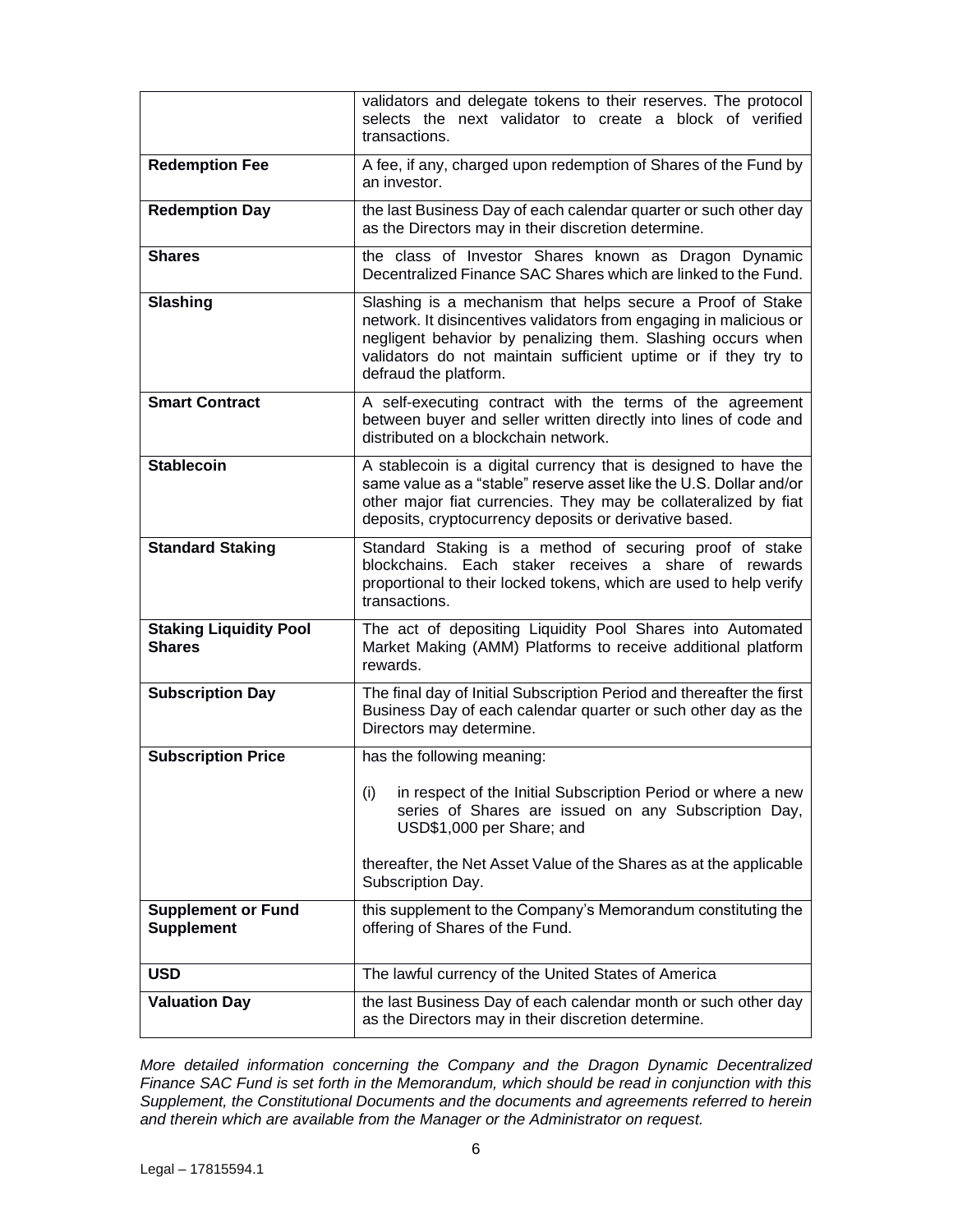# **THE COMPANY AND DRAGON DYNAMIC ALPHA CRYPTO SAC FUND**

Details regarding the incorporation and nature of the Company and its designation as a segregated accounts company under the laws of Bermuda are set forth in the Company's Memorandum.

## **The Offering**

The Company has an authorised capital of US\$12,000 comprised of (i) 1,000 Management Shares of par value US\$1.00 each issued to, and held by, the Investment Manager and (ii) 110,000,000 Investor Shares of par value US\$0.0001. The Investor Shares are issuable by the Directors in such classes as the Directors may determine from time to time and the Directors will establish and maintain a separate and distinct Segregated Account in connection with each class or classes of Investor Shares created for issue and within which all assets and liabilities attributable to each relevant class or classes of Investor Shares are held and are segregated from the assets and liabilities attributable to each other segregated account of the Company and from the general assets and liabilities of the Company.

By this Supplement the Company is offering the "*DRAGON DYNAMIC ALPHA CRYPTO SAC FUND Shares*" (the "Shares") and the Segregated Account to be linked to the Shares will be known as the "*Dragon Dynamic Alpha Crypto SAC Fund"* (ie the Fund).

There is no minimum amount which, in the opinion of the Directors, must be raised with respect to the offer of the Shares for purposes of Section 28 of the Companies Act.

# **INVESTMENT CRITERIA AND STRATEGY**

The overriding objective of the Company and the Funds is to provide unique investment opportunities for investors. The specific investment objective of the ALPHA CRYPTO SAC FUND is to invest in cryptocurrencies and to earn yield either through Staking or via Automated Market Making (AMM) platforms.

The Fund will invest substantially or all its assets in six types of investments described below following discussion with the Industry Expert Partner and approval from the Investment Manager:

- Purchasing cryptocurrencies and providing liquidity on Automated Market Making (AMM) platforms.
- Purchasing Stablecoins and providing liquidity on Automated Market Making (AMM) platforms.
- Purchasing cryptocurrencies and staking them on Proof of Stake blockchains.
- Depositing or Staking Liquidity Pool Shares into DeFi Platforms to earn additional returns.
- Depositing and/or Staking Platform Tokens to earn additional returns.
- Hedging price volatility in platform tokens that are scheduled to be received.
- The fund may invest in funds or strategies that hedge future interest rate volatility.

The following guidelines will be followed in respect to the Fund's investments. No revisions will be made without notifying the Shareholders and giving them the opportunity to redeem:

- The fund will purchase cryptocurrencies and stake them on proof of stake blockchains or
- The fund will deposit and stake liquidity pool shares to further boost yield.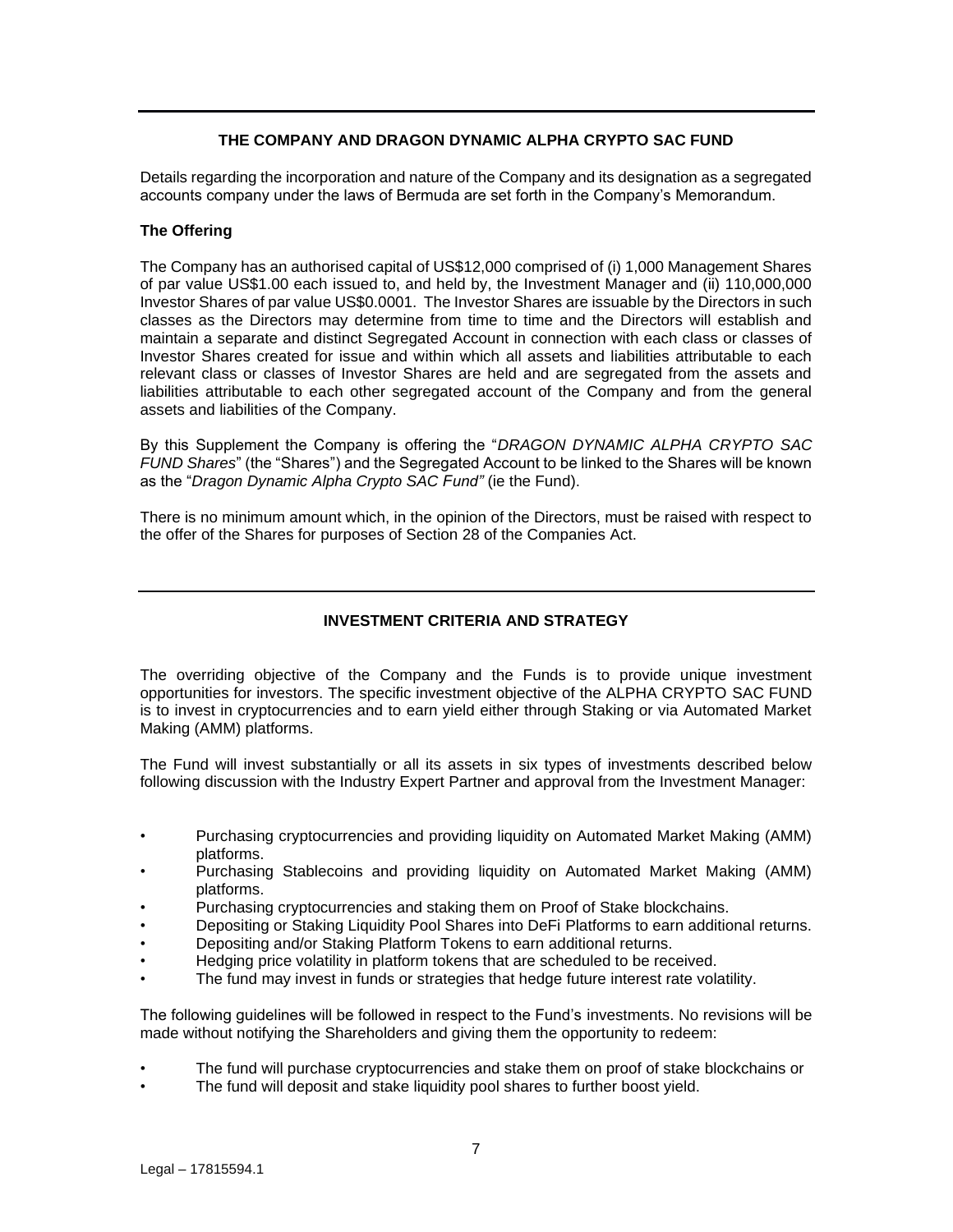- If reliable smart contract and/or Stablecoin insurance becomes available and on the advice of the industry expert the Investment Manager deems it suitable, the Fund may purchase such insurance to reduce some of the risks detailed in the "Risk Factors" section below.
- The fund may hedge price volatility in platform tokens that are scheduled to be received.
- The fund may stake Platform Token rewards for enhanced yield.
- The fund may purchase, sell, deposit, or stake platform token rewards and exchange said tokens for Stablecoins or other cryptocurrencies for future liquidation, at discretion of the Investment Manager or director(s).
- The fund may deposit Stablecoins into Automated Market Making (AMM) platforms
- The fund may invest in funds or strategies that hedge future interest rate volatility.

## **THERE CAN BE NO ASSURANCE THAT THE FUND'S INVESTMENT STRATEGY WILL ACHIEVE PROFITABLE RESULTS. AS A RESULT OF INVESTMENT RISKS, A SHAREHOLDER MAY LOSE ANY CAPITAL SUBSCRIBED.**

## **Dividend Policy**

The Company with respect to the Fund does not intend to distribute any income or gains from the Fund's investments by way of dividend. This does not preclude the Directors from declaring a dividend with respect to any class of Investor Shares in the Fund at any time in the future if, in their discretion, the Directors consider it appropriate to do so. In the event that a dividend is declared and remains unclaimed after a period of six (6) years from the date of payment of such dividend, such dividend will be forfeited and will revert to the applicable Fund.

# **RISK FACTORS**

*Applicants should give careful consideration to the factors set out in the Memorandum and as set out below in evaluating the merits and suitability of an investment in the Company or the Fund. Neither the risks described in the Memorandum nor this Supplement purport to be a comprehensive summary of all of the risks associated with an investment in the Company or the Fund.*

## **Risks Particular to the DRAGON DYNAMIC ALPHA CRYPTO SAC FUND**

## **Leverage, Finance and Indebtedness Risk**

The Fund will not leverage its capital and therefore there is no risk to the Fund regarding leverage.

## **Industry Concentration Risk**

The Fund invests in Decentralized Finance and as such investment performance can be skewed without the moderating effects a more diversified portfolio may supply.

## **Geopolitical Risks**

The investments of the Fund may be affected negatively by developments in the countries where the companies in which the Fund invests are established or where they perform their activities. These developments may lead to a partial or complete loss or a substantial loss in value of one or more of the investments of the Fund. The aforementioned developments may include, without limitation:

- (a) war;
- (b) civil unrest, ranging from protests to civil war;
- (c) changes in national policy and/or nationalization of companies;
- (d) changes in the political situation and/or government of a country;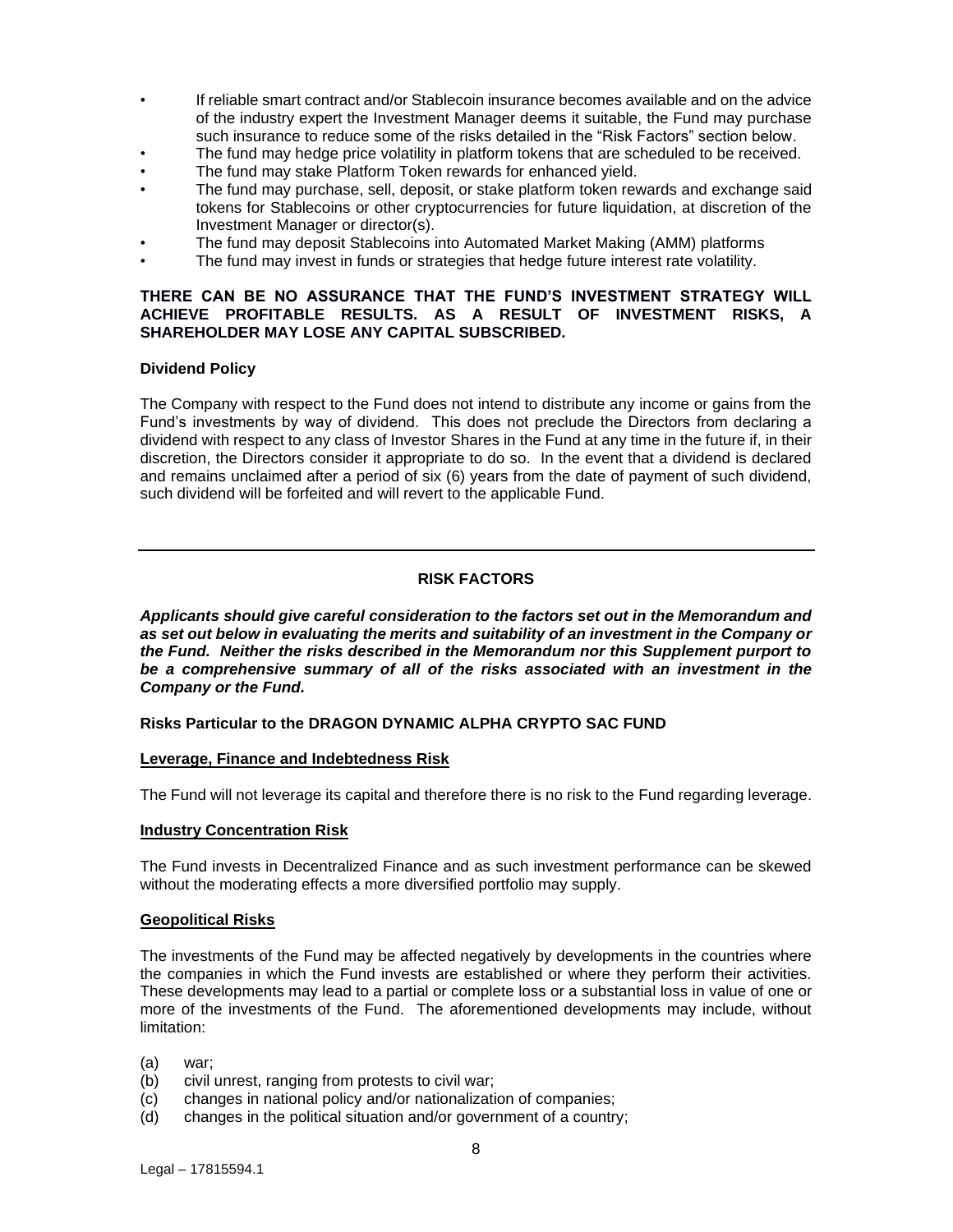- (e) natural disasters; and/or
- (f) acts of terrorism.

The Fund accepts geopolitical risks as inherent to its investment strategy and in general does not aim to protect against it.

### **Reliance on the Manager and Key Individuals**

The Fund's success depends solely on the Investment Manager's ability to identify investments that will positively contribute to the Fund's performance. There can be no assurance that the investing and/or trading methods employed by the Investment Manager will produce profits. Moreover, the Investment Manager is dependent on the services of a limited number of key persons. If the services of such persons were to become unavailable, this might have a serious impact on the Fund's performance and continuity.

#### **Software Risks**

Like in traditional software, bugs, errors, and risks inherent to software development may be found in blockchains or blockchain applications.

#### **• Smart Contract Risks**

Even when Smart Contracts are audited, the risk for Smart Contract errors and bugs remains. Smart contracts may have vulnerabilities that can be exploited by hackers. Exploits may occur due to a faulty value in a smart contract.

#### **• Liquidity Pool Risks**

Liquidity Pools may be manipulated by arbitrageurs using liquidity attacks.

## **• Price Manipulation Risks**

Price Sources and Oracles may be manipulated leading to the potential draining of liquidity from a pool.

## **• Bad Faith by Developer**

Most decentralized finance smart contracts and blockchains are developed in an opensourced manner. They are available to be monitored and audited publicly. Open-sourced development reduces but does not eliminate the risk of a developer adding malicious code that could potentially drain liquidity or harm the blockchain.

#### **• Slashing Risk**

If a validator is offline and misses their turn to verify transactions, they may receive a penalty. In addition, if a validator submits a fraudulent transaction or mistakenly double signs a block, they may receive a more severe penalty. Penalties may include forfeiting all or part of their deposit and temporary or permanent banning from the network.

#### **Stablecoin Risks**

Stablecoins are designed to track the value of a fiat currency such as the U.S. Dollar, the Euro, et al. At the time of writing, there are over \$100 Billion U.S. Dollars' worth of stablecoins issued in the cryptocurrency market. Although many investors have adopted stablecoins, some risks remain.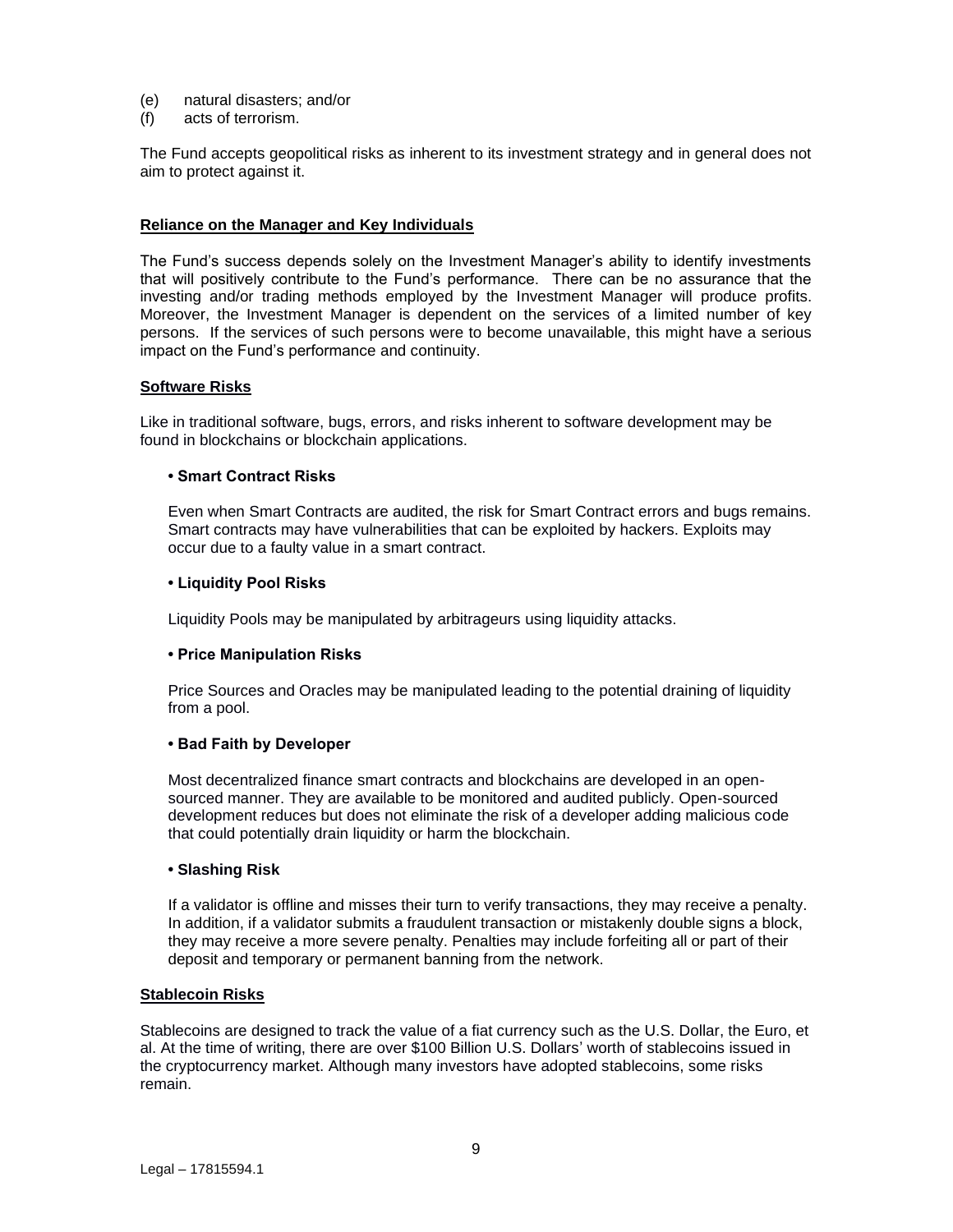## • **Reserve Backed Stablecoins**

Reserve backed stablecoins are designed to be collateralized by cash, cash equivalents or other liquid assets. If a stablecoin provider fails to maintain at least a 1:1 reserve asset ratio, the stablecoin may lose value. Lack of transparency and financial auditing may also lead a to loss of confidence and result in a stablecoin losing value.

## • **Crypto-Collateralized Stablecoins**

Crypto-Collateralized Stablecoins are derivative stablecoins backed by other cryptocurrencies. Cryptocurrencies are deposited into smart contract vaults as collateral to create an asset backed stablecoin. If the value of the collateral drops below a set percentage, the assets are liquidated using an auction protocol. If the asset liquidation does not fully cover the value of the created stablecoin, the stablecoin may lose value.

## **Regulatory Risks**

## **• Freezing of Stablecoins due to Government Regulations**

Stablecoins could be frozen due to a court order, an adverse regulation or a new law passed by governments until the stablecoin provider or stablecoin holders complies with the new regulation.

## **• Business Model Disruptions**

New government regulations may affect existing stablecoin providers' business models and force them to implement new compliance, KYC, SOF and AML requirements that increase costs to the point of making their business models infeasible.

Governments could freeze the reserve assets in a stablecoin providers' bank accounts if they are found not to be in compliance with new or existing regulations. Government regulations could also force bank account closures for stablecoin providers.

## **• Legality of Cryptocurrency**

Regulatory changes could make the use of cryptocurrency illegal in certain jurisdictions.

## **Counterparty Risks**

## **• Stablecoin Provider Risk**

Stablecoin providers may have the power to unilaterally freeze stablecoins based on internal policies and their interpretation of new or existing regulations. Stablecoin providers could freeze stablecoins for the following reasons, amongst others:

- $\triangleright$  To prevent the transfer of stablecoins from illegal activities
- ➢ Due to red flags found in blockchain analysis reporting
- ➢ Due to compliance department requests
- $\triangleright$  To comply with cryptocurrency regulations
- $\triangleright$  Due to international sanctions
- ➢
- **Centralized Exchange Risk**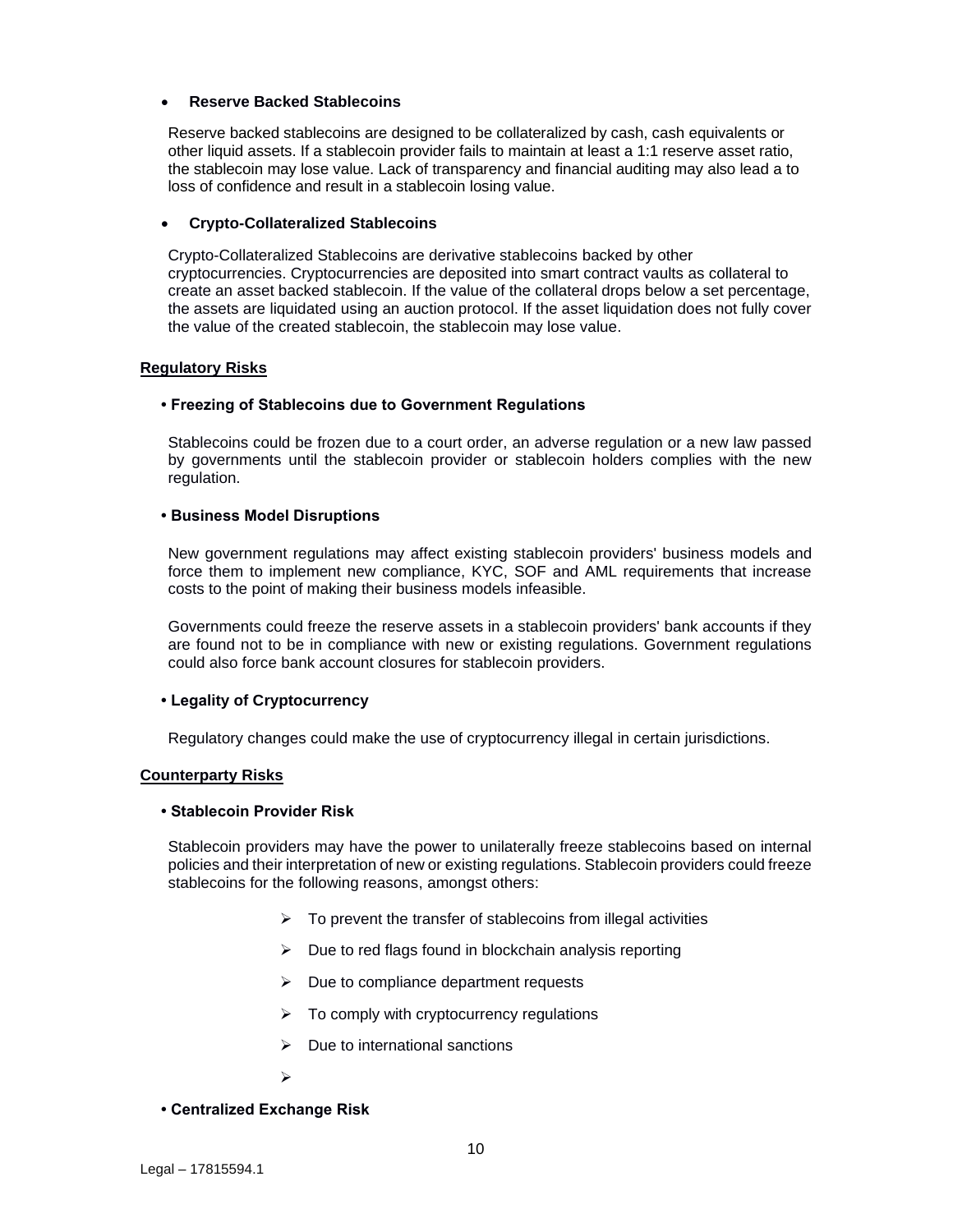Centralized Exchanges (CEX) are the custodian of customer funds deposited to their platform and have full control of the assets traded on their marketplace.

- ➢ Hacking of Centralized Exchange wallets may result in the loss of customer funds.
- ➢ Centralized Exchanges may disable withdrawals or freeze funds.
- ➢ Centralized Exchanges may experience outages or suspend trading, causing a loss of access to the market.
- ➢ Regulatory non-compliance could cause government closure of a Centralized Exchange, causing funds to become frozen.
- ➢ Improper security, access controls, and custodianship could allow employees access to user's funds.

## **INDUSTRY EXPERT PARTNER**

Following the recommendation from the Investment Manager, the Board has appointed an Industry Expert Partner to assist the Fund with achieving its investment objective. The Industry Expert Partner is further described below along with the principal of the company.

Evolvent Research Inc. is a BVI Corporation, wholly owned and controlled by David De Franco who specializes in blockchain technology research and technically supporting individuals, institutions, and businesses on the execution of blockchain transactions.

Mr. David De Franco has been working in the gold bullion industry since 2010 and shifted his focus to cryptocurrencies in 2016. Since then, he has been hired by businesses, investment managers, and individuals to assist in the definition and implementation of cryptocurrency investment strategies. He personally invests a significant portion of his net worth in the strategies that are outlined in this PPM and has personally achieved up to 41% APY with less than 1.15% volatility since June 2020 using the strategies that the fund employs.

The Industry Expert Partner will provide its research and recommendations to the Investment Manager who will make the final investment decisions for the Fund. Given the highly technical nature of the underlying assets and the velocity of the market activity, it is envisaged that there will be delegated authority from the Investment Manager to the Industry Expert to execute technical aspects of investments, controlled within a suitable risk framework.

## **SHARE DEALINGS**

*The provisions dealing with subscriptions and redemptions generally are set forth in the Memorandum. Those Particulars relating to subscription in and redemption from the Fund are set forth below. Prospective investors and existing Shareholders must read those provisions in conjunction with the provisions set forth below.*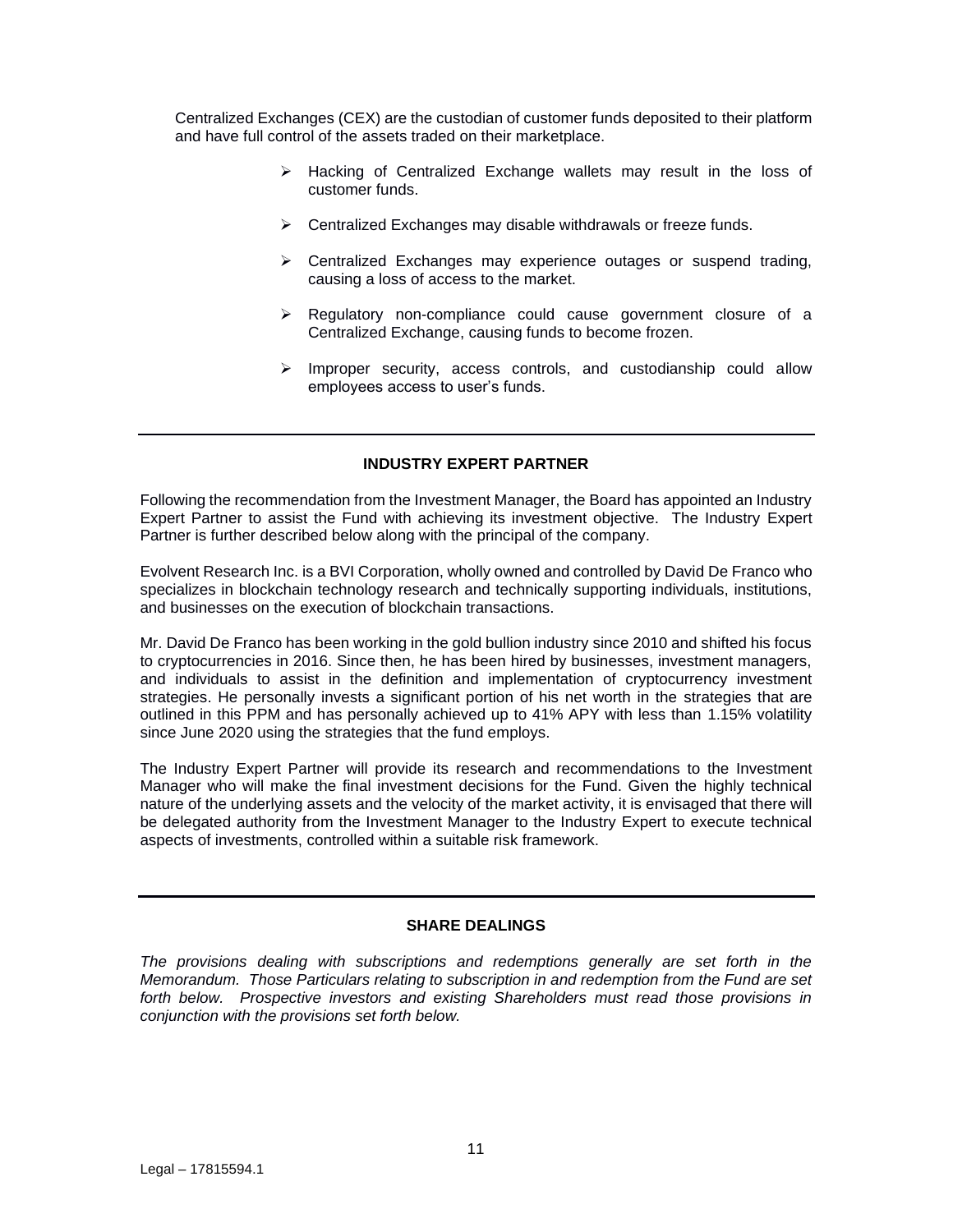## **Subscription for Shares**

### Admission

The Shares of Fund shall only be available for subscription by persons who are Eligible Investors. The general admission provisions are set forth in the Memorandum.

Shares are available for subscription at the Subscription Price of USD\$ 1,000 during the Initial Subscription Period. Thereafter, Shares will be available for subscription on each Subscription Day at the Subscription Price equal to the then prevailing Net Asset Value per Share on the applicable Valuation Day in accordance with the Memorandum.

The minimum initial subscription for each Shareholder is USD\$100,000 which may be waived or reduced by the Directors in their discretion on a case-by-case basis. Subsequent subscriptions may be made in multiples of USD\$10,000.

### Application Procedure

The application and acceptance procedure set forth in the Memorandum applies to this Fund and the Subscription Agreement for this Fund is available from the Administrator and/or the Investment Manager.

The Directors have absolute discretion to accept or reject subscriptions and to accept subscriptions greater or smaller than the minimum subscription, in either instance without ascribing any reasons therefor.

## **Money Laundering**

As part of the Company, the Directors have responsibility for the prevention of money laundering and terrorist financing. The Company and its Directors will require a detailed verification of an investor's identity, investor's source of wealth and the source of payment. The Directors have engaged the Administrator, its affiliates, subsidiaries or associates to assist with the verification process but the ultimate responsibility for prevention of money laundering and terrorist financing rests with the Directors of the Company. The subscription documents of the Fund contain more detailed information as to the specific documentation requirements.

A description of the money laundering provisions is set forth in the Memorandum.

The Fund reserves the right, to the extent permitted under Applicable Law, to use any information that is gathered as part of its anti-money laundering procedures also for compliance with tax related information reporting requirements.

## **Valuations**

Net Asset Value shall be determined in accordance with the provisions set forth in the Memorandum. The Net Asset Value of the Fund will be calculated in United States Dollars.

## **Redemptions**

#### Redemption by Shareholders

Shareholders may request redemption of their Shares on each Redemption Day provided that Redemption Requests are submitted to the Administrator at least fifteen (15) Business Days (or such shorter period as the Directors may determine either generally or in any particular case) prior to the applicable Redemption Day in accordance with the redemption procedure set forth in the Memorandum. If the Redemption Request is received by the Administrator after 5.00 pm CET on the Redemption Day, then the Redemption Request will be withheld and processed at the next available Redemption Day.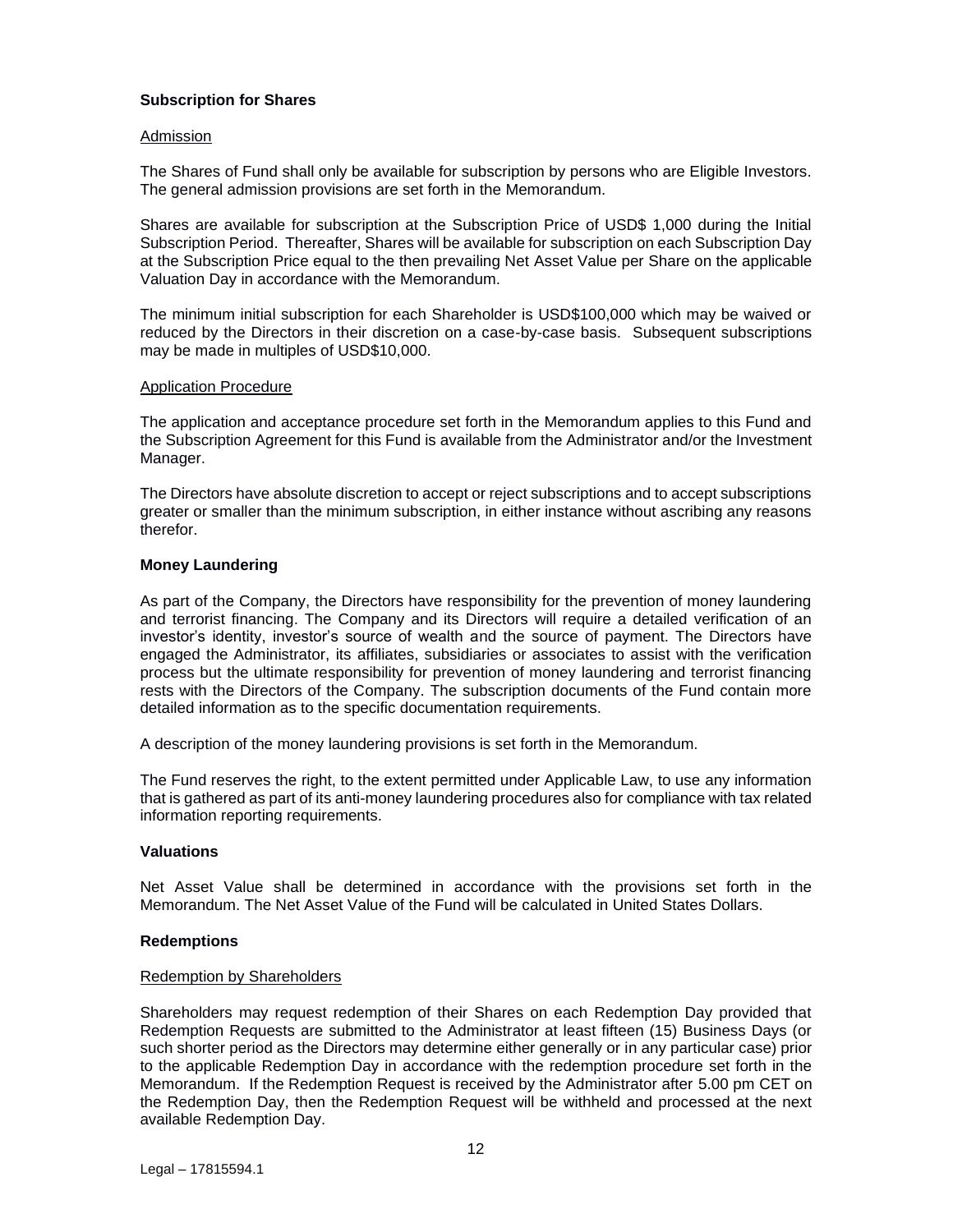Redemption Requests will be charged a 0.5% fee to help the fund defray the cost of redemption. The Fund Directors may waive this fee or part of this fee at its sole discretion.

The form of Redemption Request is available from the Administrator.

The redemption price per Share is equal to the Net Asset Value per Share on the Valuation Day. Payment of the Redemption Proceeds will be made (at the applicable Shareholders risk and expense) by wire transfer, to the Designated Bank Account of the applicable Shareholder in USD\$. The timing of payment of the Redemption Proceeds (less any Redemption Fee payable) will generally be made within thirty (30) Business Days after the applicable Redemption Day.

However, in certain unusual or unforeseen circumstances where the Fund is unable to liquidate its assets in a timely and orderly manner in order to fund redemptions, or where the value of the assets and liabilities of the Fund cannot reasonably be determined, the Fund may, in the sole discretion of the Directors, take longer than the time period mentioned above to effect settlements of redemptions or may effectuate only a portion of a requested redemption. Under certain circumstances, the Fund may settle redemptions, in whole or in part, in-kind and may extend the duration of the redemption notice period if the Directors deem such an extension as being in the best interest of the Fund and the non-redeeming Shareholders. Shareholders will be provided advance notice of any proposed extension of the redemption notice period. Furthermore, under certain circumstances, the Fund may suspend redemptions.

The Fund may withhold a portion of any Redemption Proceeds if necessary, to comply with applicable legal or regulatory requirements. Additionally, complete or substantially complete redemptions (i.e., redemptions of ninety percent (90%) or more of the Shareholder's aggregate balance) generally will be paid within sixty (60) days of the applicable Redemption Day; provided, however, that:

- up to twenty-five per cent (25%) of the Redemption Proceeds may be retained at the discretion of the Board, pending final reconciliation of valuations for any illiquid portions of the Fund; and
- the Board may elect to further retain such payments pending completion of the Fund's audit for the fiscal year in which the redemption occurs.

## Reporting by the Fund

An NAV will be calculated monthly based on valuations estimated by the Investment Manager, with the annual NAV at the end of each calendar year being audited. The first audited accounts will be prepared for the period from launch to December 31, 2022.

# **FEES AND EXPENSES OF THE FUND**

*The Fund will pay its pro-rata share of all fees and expenses as set out in the Memorandum. Additionally, the Fund shall pay the following fees:*

## **Management Fee**

The Fund will pay the Investment Manager a Management Fee at the annual rate of two per cent (2%) on the Net Asset Value of the Fund. The Management Fee will be calculated monthly and paid from the Fund Account quarterly, in arrears, as of the last Business Day of each calendar quarter.

The Asset values of the fund will be calculated using close of business valuations as of 5 PM C.E.T. on each Valuation Day. The valuation policy is IFRS based and agreed with the Administrator.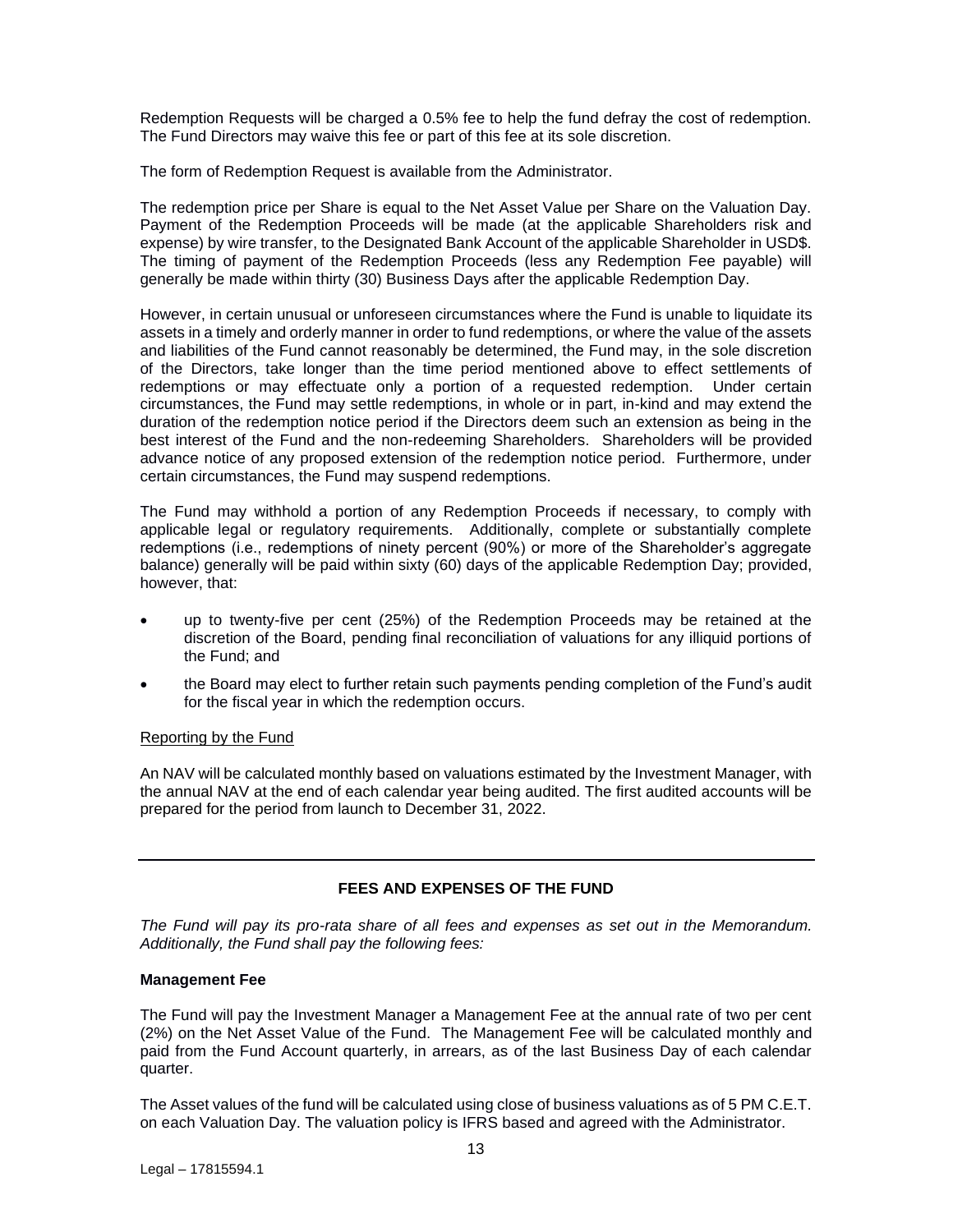### **Performance Fee**

The Investment Manager will also be paid by the Fund a Performance Fee in an amount equal to twenty percent (20%) of the net profits in respect of each Class of Shares of the Fund, namely the increase in the Net Asset Value per Share outstanding in respect of each Performance Period (as defined below Performance Fees will be calculated with reference to a HWM (high water mark) for each Series of shares of the Fund. The HWM of each Series of Shares will be the greater of the Net Asset Value at the date of issue of the Shares in such Series and the highest Net Asset Value achieved at the end of any previous Performance Period. The Investment Manager may pay a portion of the Performance Fee to Distributors and to such consultants as it may select from time to time. The Investment Manager may rebate all or any part of the Performance Fee to any investor in its sole discretion.

The Performance Fee is calculated monthly and payable annually on 31 December in respect of each calendar year or part thereof (each a "**Performance Period**"). In the event that a Shareholder redeems Shares during a Performance Period, any accrued but unpaid Performance Fee on those Shares will crystallise on the date of such redemption and will be payable to the Investment Manager or as the Investment Manager may direct in writing. Performance fees are only payable with reference to the HWM noted above.

Series of Shares will be issued within each Class on each Subscription Day during a Performance Period, with the Shares of the first series ("**Benchmark Series"**) issued following the closing of the Initial Subscription Period. Each new series is issued at the initial price of USD\$1,000.00 per Share. On the last day of a Performance Period, any Performance Fee accruing and payable for each series crystallises. Subsequently, each issued series as at that date is consolidated with the Benchmark Series, provided that the Benchmark Series and each of the series concerned has been charged a Performance Fee in respect of such Performance Period. Series are designated by reference to their month of issue.

The above system has been designed to treat all holders of Shares in the relevant Class with respect to the Performance Fee payable fairly. Thus, depending on when a Shareholder acquires Shares, such Shareholder may be charged a Performance Fee for gains in a particular Performance Period while other Shareholders in another series, whose Shares are recovering any previous losses, will not be charged a Performance Fee.

The Performance Fee will generally be payable to the Investment Manager after the end of each Performance Period or in the case of a redemption during a Performance Period, at the applicable Redemption Day. If the Management Agreement is terminated as of a date other than the last day of a Performance Period, the Performance Fee will be calculated on the basis of the Fund's performance over the period from the commencement of such year through the termination date and will be payable within thirty (30) days after such date.

## **Other Expenses**

*Other Expenses: Other* expenses are payable by the Dragon Dynamic Alpha Crypto SAC Fund. Such expenses include reasonable administration, banking, specific Fund start-up expenses custody, trading and similar customary costs.

## **Availability of Documents**

Copies of the following documents will be available for inspection at any time during normal business hours on any Business Day free of charge at the registered office of the Company:

- (a) The Companies Act 1981.
- (b) The Segregated Account Companies Act 2000 (Bermuda).